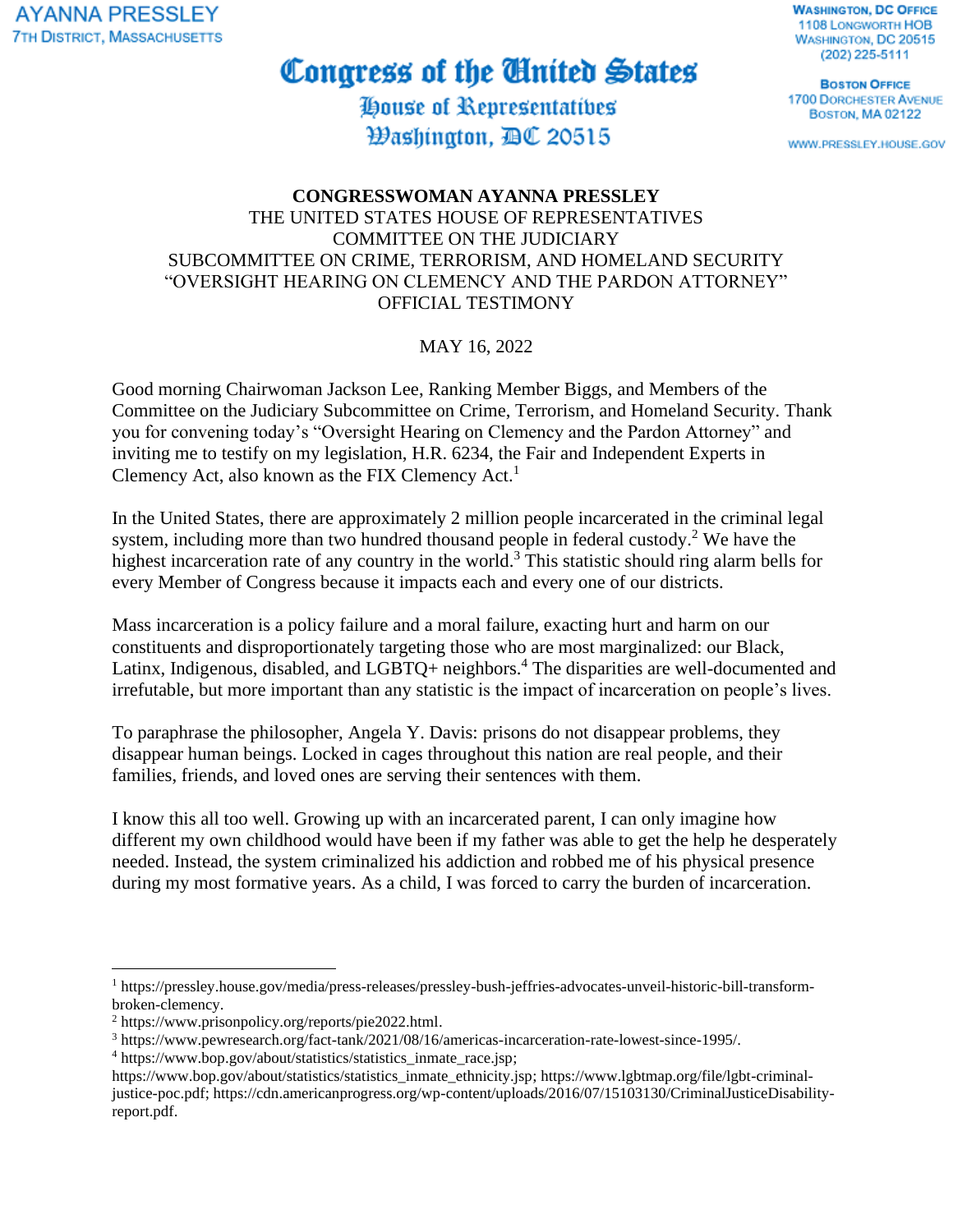My story is hardly an anomaly. According to the Bureau of Justice Statistics, nearly half of the people in federal prisons were the parent or guardian of a minor child.<sup>5</sup> The cruelty of our carceral system produces harm, not healing.

So let me be clear: mass incarceration is not justice, far from it. It is born from policies rooted in slavery and white supremacy. And for far too long this crisis has destabilized our communities and our families..

As policymakers, we have an opportunity and an obligation to reject this unjust status quo and to take every measure available to end this cycle of responding to trauma and pain with more trauma and more pain.

We need to end the crisis of mass incarceration, and fixing our clemency process must be a part of the solution.

That is why I am proud to have introduced the FIX Clemency Act along with two Members of the Judiciary Committee: Representative Cori Bush and Representative Hakeem Jeffries.

My legislation would transform how clemency works by replacing the redundant and biased Department of Justice (DOJ) process with a new and independent United States Clemency Board. The Board would be composed of experts in fields like behavioral health, rehabilitation, and reentry and appointed by the President. There would also be a representative from the DOJ on the Board and a reserved seat for a person who is formerly incarcerated – because the people closest to the pain should be closest to the power, driving and informing the policymaking.

Currently, applications for clemency are under the full control of staff in the Department of Justice and must undergo repeated scrutiny with duplicative layers of bureaucratic review. This creates a prosecutorial bias against each and every applicant regardless of their type of conviction or evidence of rehabilitation. Furthermore, at any point in the current process, one staffer can unilaterally prevent an application from moving forward without providing the applicant any information.

The FIX Clemency Act makes clear that prosecutors and people who run prisons should not have outweighed influence when it comes to evaluating clemency applicants. With my legislation, the newly created board would be directly responsible for reviewing applications requesting a pardon, commutation, or relief from collateral consequences like access to occupational licensing and government resources. All recommendations by the Board would be transmitted directly to the President and included in an annual report to Congress. My bill makes the clemency process transparent and independent, and would streamline the process making it easier for the President to use their clemency authority.

With more than 17 thousand people trapped in the clemency backlog waiting years for a response from the Department of Justice<sup>6</sup>, we must pass the FIX Clemency Act. People's lives hang in the balance.

<sup>5</sup> https://bjs.ojp.gov/library/publications/federal-prisoner-statistics-collected-under-first-step-act-2020.

<sup>6</sup> https://www.justice.gov/pardon.